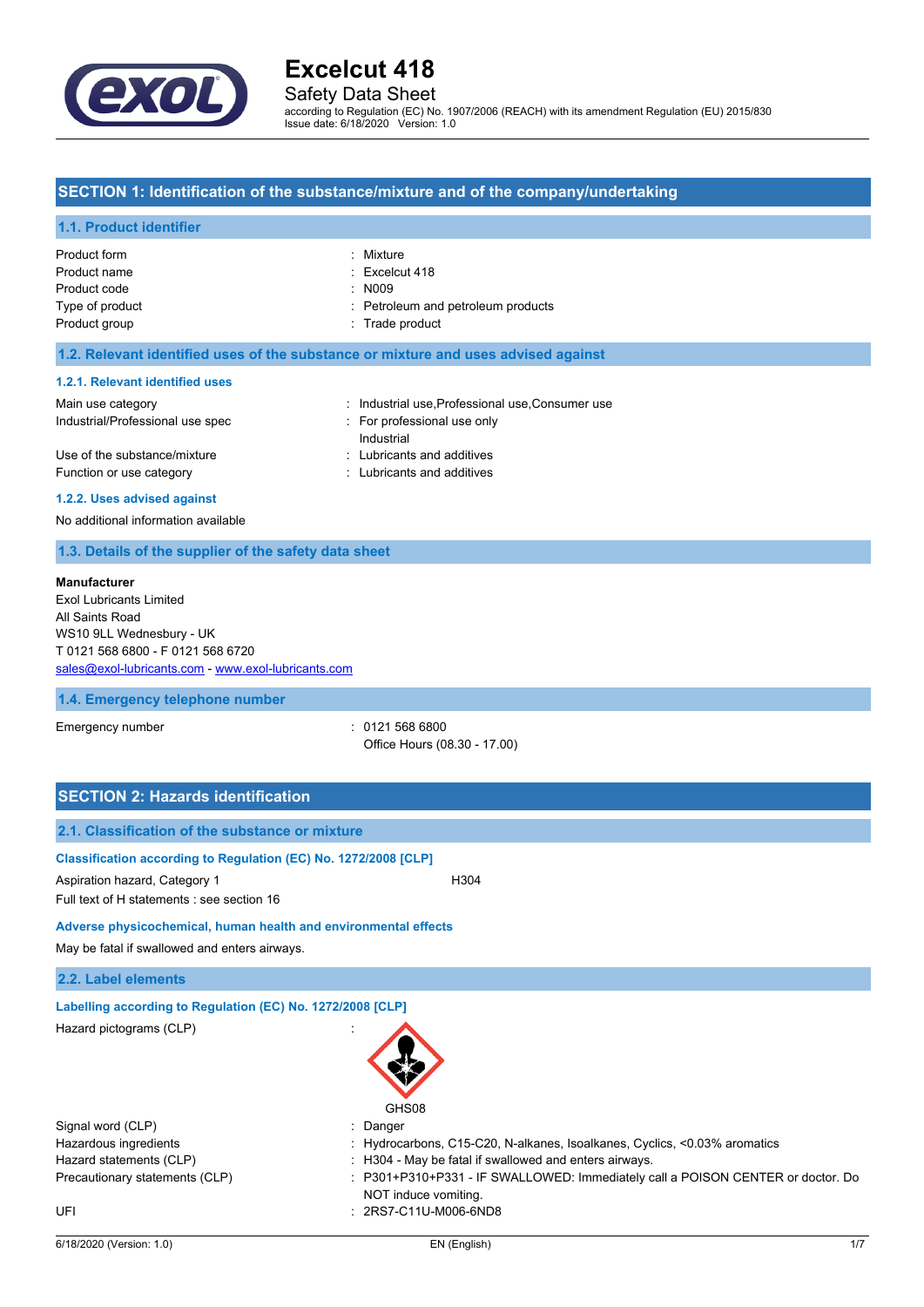## Safety Data Sheet

according to Regulation (EC) No. 1907/2006 (REACH) with its amendment Regulation (EU) 2015/830

### **2.3. Other hazards**

No additional information available

## **SECTION 3: Composition/information on ingredients**

### **3.1. Substances**

#### Not applicable

**3.2. Mixtures**

| <b>Name</b>                                                                                                             | <b>Product identifier</b> | $\frac{9}{6}$   | <b>Classification according to</b><br><b>Regulation (EC) No.</b><br>1272/2008 [CLP] |
|-------------------------------------------------------------------------------------------------------------------------|---------------------------|-----------------|-------------------------------------------------------------------------------------|
| Hydrocarbons, C15-C20, N-alkanes, Isoalkanes,<br>Cyclics, <0.03% aromatics<br>Full toxt of H ototomonto: and apotion 16 | (EC-No.) 934-956-3        | $\geq 60 - 570$ | Asp. Tox. 1, H304                                                                   |

Full text of H-statements: see section 16

| <b>SECTION 4: First aid measures</b>                                                                                                                                                     |                                                                                                                                                                                                                                                 |  |
|------------------------------------------------------------------------------------------------------------------------------------------------------------------------------------------|-------------------------------------------------------------------------------------------------------------------------------------------------------------------------------------------------------------------------------------------------|--|
| 4.1. Description of first aid measures                                                                                                                                                   |                                                                                                                                                                                                                                                 |  |
| First-aid measures general<br>First-aid measures after inhalation<br>First-aid measures after skin contact<br>First-aid measures after eye contact<br>First-aid measures after ingestion | : Call a physician immediately.<br>: Remove person to fresh air and keep comfortable for breathing.<br>: Wash skin with plenty of water.<br>: Rinse eyes with water as a precaution.<br>: Do not induce vomiting. Call a physician immediately. |  |
| 4.2. Most important symptoms and effects, both acute and delayed                                                                                                                         |                                                                                                                                                                                                                                                 |  |
| Symptoms/effects after ingestion                                                                                                                                                         | : Risk of lung oedema.                                                                                                                                                                                                                          |  |
| 4.3. Indication of any immediate medical attention and special treatment needed                                                                                                          |                                                                                                                                                                                                                                                 |  |

Treat symptomatically.

| <b>SECTION 5: Firefighting measures</b>                    |                                                                                                                                             |  |  |
|------------------------------------------------------------|---------------------------------------------------------------------------------------------------------------------------------------------|--|--|
| 5.1. Extinguishing media                                   |                                                                                                                                             |  |  |
| Suitable extinguishing media                               | : Water spray. Dry powder. Foam. Carbon dioxide.                                                                                            |  |  |
| 5.2. Special hazards arising from the substance or mixture |                                                                                                                                             |  |  |
| Hazardous decomposition products in case of fire           | : Toxic fumes may be released.                                                                                                              |  |  |
| 5.3. Advice for firefighters                               |                                                                                                                                             |  |  |
| Protection during firefighting                             | : Do not attempt to take action without suitable protective equipment. Self-contained<br>breathing apparatus. Complete protective clothing. |  |  |

| <b>SECTION 6: Accidental release measures</b> |                                                                                                                                                              |  |  |
|-----------------------------------------------|--------------------------------------------------------------------------------------------------------------------------------------------------------------|--|--|
|                                               | 6.1. Personal precautions, protective equipment and emergency procedures                                                                                     |  |  |
| 6.1.1. For non-emergency personnel            |                                                                                                                                                              |  |  |
| Emergency procedures                          | Ventilate spillage area.                                                                                                                                     |  |  |
| 6.1.2. For emergency responders               |                                                                                                                                                              |  |  |
| Protective equipment                          | Do not attempt to take action without suitable protective equipment. For further information<br>refer to section 8: "Exposure controls/personal protection". |  |  |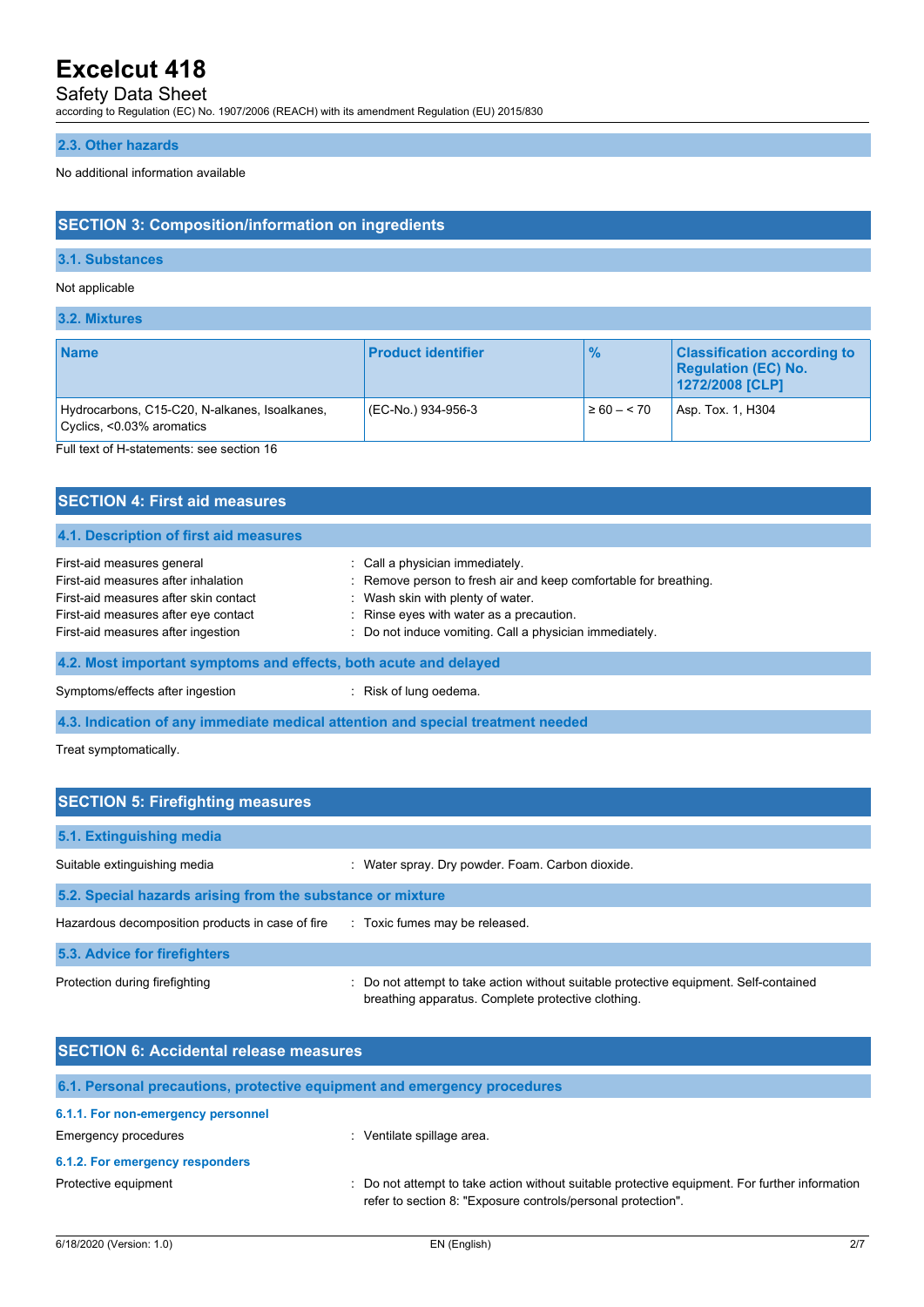## Safety Data Sheet

according to Regulation (EC) No. 1907/2006 (REACH) with its amendment Regulation (EU) 2015/830

## **6.2. Environmental precautions**

### Avoid release to the environment.

| 6.3. Methods and material for containment and cleaning up |                                                                                                                  |  |  |
|-----------------------------------------------------------|------------------------------------------------------------------------------------------------------------------|--|--|
| Methods for cleaning up<br>Other information              | Take up liquid spill into absorbent material.<br>: Dispose of materials or solid residues at an authorized site. |  |  |
| <b>A A BULL</b> A STORY AND A RESIDENCE A RESIDENCE.      |                                                                                                                  |  |  |

**6.4. Reference to other sections**

For further information refer to section 13.

| <b>SECTION 7: Handling and storage</b>                            |                                                                                                                                                                                            |  |  |
|-------------------------------------------------------------------|--------------------------------------------------------------------------------------------------------------------------------------------------------------------------------------------|--|--|
| 7.1. Precautions for safe handling                                |                                                                                                                                                                                            |  |  |
| Precautions for safe handling<br>Hygiene measures                 | Ensure good ventilation of the work station. Wear personal protective equipment.<br>: Do not eat, drink or smoke when using this product. Always wash hands after handling the<br>product. |  |  |
| 7.2. Conditions for safe storage, including any incompatibilities |                                                                                                                                                                                            |  |  |
| Storage conditions                                                | : Store locked up. Store in a well-ventilated place. Keep cool.                                                                                                                            |  |  |
| 7.3. Specific end use(s)                                          |                                                                                                                                                                                            |  |  |

No additional information available

| <b>SECTION 8: Exposure controls/personal protection</b>                           |
|-----------------------------------------------------------------------------------|
| <b>8.1. Control parameters</b>                                                    |
| No additional information available                                               |
| 8.2. Exposure controls                                                            |
| Appropriate engineering controls:<br>Ensure good ventilation of the work station. |
| Hand protection:                                                                  |
| Protective gloves                                                                 |
|                                                                                   |
| Eye protection:                                                                   |
| Safety glasses                                                                    |
| Skin and body protection:                                                         |
| Wear suitable protective clothing                                                 |
|                                                                                   |
| <b>Respiratory protection:</b>                                                    |
| In case of insufficient ventilation, wear suitable respiratory equipment          |
|                                                                                   |

## **Personal protective equipment symbol(s):**

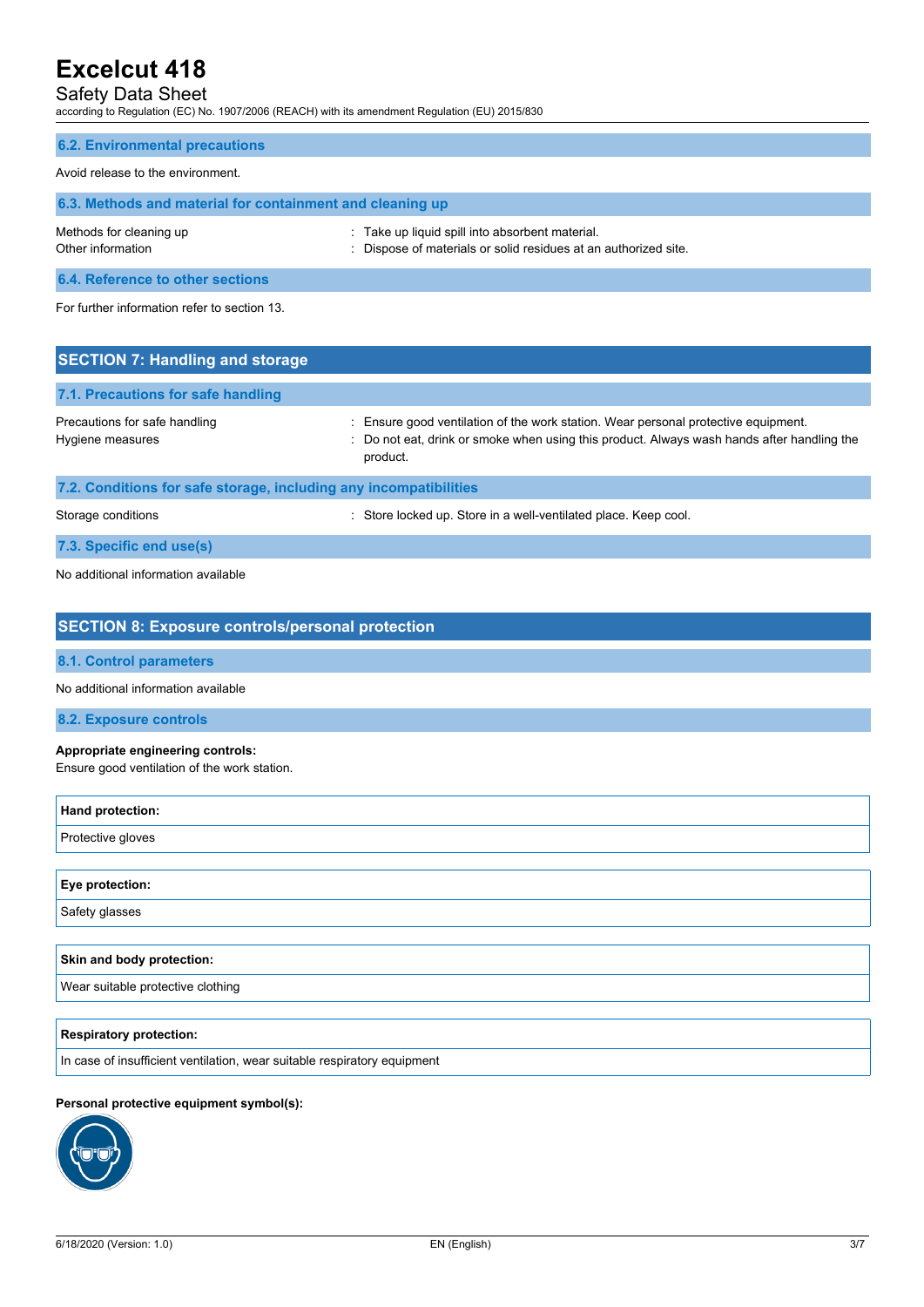Safety Data Sheet

according to Regulation (EC) No. 1907/2006 (REACH) with its amendment Regulation (EU) 2015/830

#### **Environmental exposure controls:**

Avoid release to the environment.

| <b>SECTION 9: Physical and chemical properties</b> |  |
|----------------------------------------------------|--|
|----------------------------------------------------|--|

### **9.1. Information on basic physical and chemical properties**

| Physical state                                  | Liquid                             |
|-------------------------------------------------|------------------------------------|
| Colour                                          | light brown.                       |
| Odour                                           | Characteristic odour               |
| Odour threshold                                 | No data available                  |
| рH                                              | No data available                  |
| Relative evaporation rate (butylacetate=1)      | No data available                  |
| Melting point                                   | Not applicable                     |
| Freezing point                                  | No data available                  |
| Boiling point                                   | No data available                  |
| Flash point                                     | 145 $^{\circ}$ C                   |
| Auto-ignition temperature                       | No data available                  |
| Decomposition temperature                       | No data available                  |
| Flammability (solid, gas)                       | Not applicable                     |
| Vapour pressure                                 | No data available                  |
| Relative vapour density at 20 °C                | No data available                  |
| Relative density                                | $0.841$ @ 20 deg C                 |
| Solubility                                      | insoluble in water.                |
| Partition coefficient n-octanol/water (Log Pow) | No data available                  |
| Viscosity, kinematic                            | 5.42 mm <sup>2</sup> /s @ 40 deg C |
| Viscosity, dynamic                              | No data available                  |
| <b>Explosive properties</b>                     | No data available                  |
| Oxidising properties                            | No data available                  |
| <b>Explosive limits</b>                         | No data available                  |
|                                                 |                                    |

**9.2. Other information**

No additional information available

## **SECTION 10: Stability and reactivity**

#### **10.1. Reactivity**

The product is non-reactive under normal conditions of use, storage and transport.

#### **10.2. Chemical stability**

Stable under normal conditions.

**10.3. Possibility of hazardous reactions**

No dangerous reactions known under normal conditions of use.

**10.4. Conditions to avoid**

None under recommended storage and handling conditions (see section 7).

**10.5. Incompatible materials**

No additional information available

**10.6. Hazardous decomposition products**

Under normal conditions of storage and use, hazardous decomposition products should not be produced.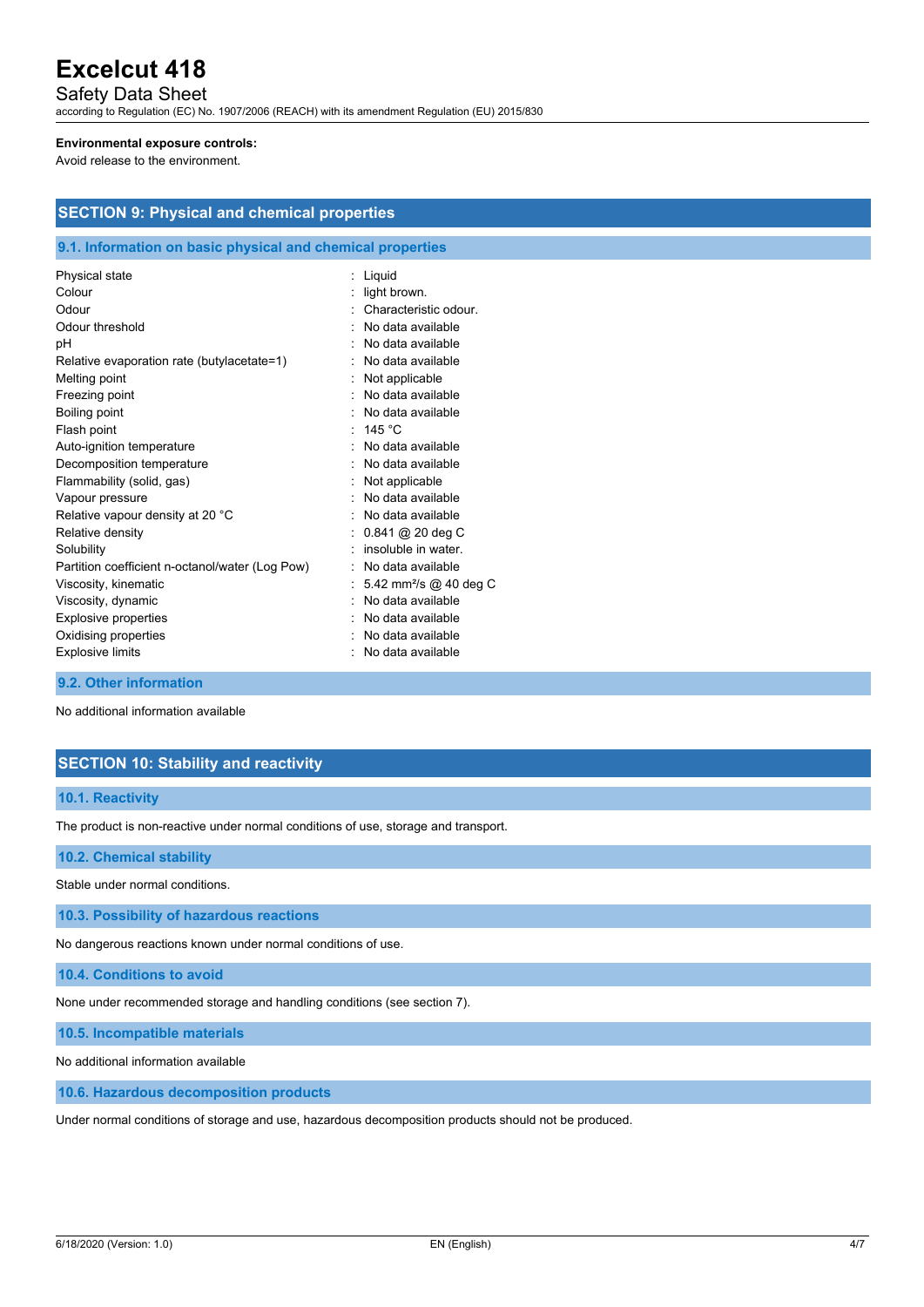## Safety Data Sheet

according to Regulation (EC) No. 1907/2006 (REACH) with its amendment Regulation (EU) 2015/830

## **SECTION 11: Toxicological information**

## **11.1. Information on toxicological effects**

| Acute toxicity (oral)             | : Not classified                                |
|-----------------------------------|-------------------------------------------------|
| Acute toxicity (dermal)           | : Not classified                                |
| Acute toxicity (inhalation)       | : Not classified                                |
| Skin corrosion/irritation         | : Not classified                                |
| Serious eye damage/irritation     | : Not classified                                |
| Respiratory or skin sensitisation | : Not classified                                |
| Germ cell mutagenicity            | : Not classified                                |
| Carcinogenicity                   | : Not classified                                |
| Reproductive toxicity             | : Not classified                                |
| STOT-single exposure              | : Not classified                                |
| STOT-repeated exposure            | : Not classified                                |
| Aspiration hazard                 | : May be fatal if swallowed and enters airways. |
| <b>Excelcut 418</b>               |                                                 |
| Viscosity, kinematic              | 5.42 mm <sup>2</sup> /s @ 40 deg C              |

| <b>SECTION 12: Ecological information</b>                                                                                                                                  |                                                                                                                                                                    |
|----------------------------------------------------------------------------------------------------------------------------------------------------------------------------|--------------------------------------------------------------------------------------------------------------------------------------------------------------------|
| 12.1. Toxicity                                                                                                                                                             |                                                                                                                                                                    |
| Ecology - general<br>Hazardous to the aquatic environment, short-term<br>(acute)<br>Hazardous to the aquatic environment, long-term<br>(chronic)<br>Not rapidly degradable | : The product is not considered harmful to aquatic organisms nor to cause long-term adverse<br>effects in the environment.<br>: Not classified<br>: Not classified |
| 12.2. Persistence and degradability                                                                                                                                        |                                                                                                                                                                    |
| No additional information available                                                                                                                                        |                                                                                                                                                                    |
| 12.3. Bioaccumulative potential                                                                                                                                            |                                                                                                                                                                    |
| No additional information available                                                                                                                                        |                                                                                                                                                                    |
| 12.4. Mobility in soil                                                                                                                                                     |                                                                                                                                                                    |
| No additional information available                                                                                                                                        |                                                                                                                                                                    |
| 12.5. Results of PBT and vPvB assessment                                                                                                                                   |                                                                                                                                                                    |
| No additional information available                                                                                                                                        |                                                                                                                                                                    |
| 12.6. Other adverse effects                                                                                                                                                |                                                                                                                                                                    |
| No additional information available                                                                                                                                        |                                                                                                                                                                    |
| <b>SECTION 13: Disposal considerations</b>                                                                                                                                 |                                                                                                                                                                    |

**13.1. Waste treatment methods**

Waste treatment methods : Dispose of contents/container in accordance with licensed collector's sorting instructions.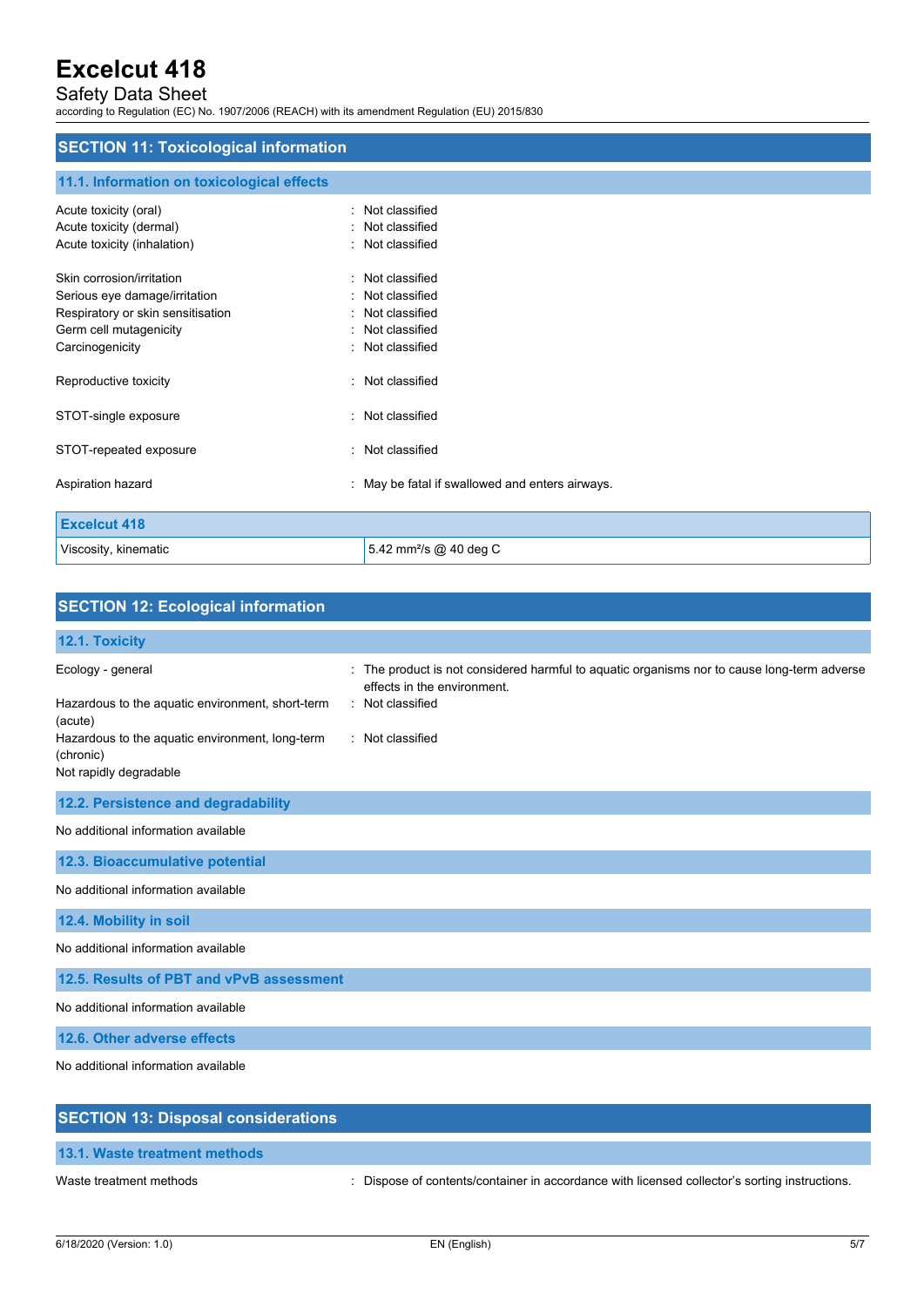## Safety Data Sheet

according to Regulation (EC) No. 1907/2006 (REACH) with its amendment Regulation (EU) 2015/830

### **SECTION 14: Transport information**

#### In accordance with ADR / RID / IMDG / IATA / ADN

| <b>ADR</b>                             | <b>IMDG</b>    | <b>IATA</b>    | <b>ADN</b>     | <b>RID</b>     |  |
|----------------------------------------|----------------|----------------|----------------|----------------|--|
| 14.1. UN number                        |                |                |                |                |  |
| Not applicable                         | Not applicable | Not applicable | Not applicable | Not applicable |  |
| 14.2. UN proper shipping name          |                |                |                |                |  |
| Not applicable                         | Not applicable | Not applicable | Not applicable | Not applicable |  |
| 14.3. Transport hazard class(es)       |                |                |                |                |  |
| Not applicable                         | Not applicable | Not applicable | Not applicable | Not applicable |  |
| 14.4. Packing group                    |                |                |                |                |  |
| Not applicable                         | Not applicable | Not applicable | Not applicable | Not applicable |  |
| <b>14.5. Environmental hazards</b>     |                |                |                |                |  |
|                                        | Not applicable | Not applicable | Not applicable | Not applicable |  |
| No supplementary information available |                |                |                |                |  |

#### **14.6. Special precautions for user**

#### **Overland transport**

**Transport by sea** Not applicable **Air transport** Not applicable **Inland waterway transport** Not applicable **Rail transport** Not applicable

**14.7. Transport in bulk according to Annex II of Marpol and the IBC Code**

#### Not applicable

### **SECTION 15: Regulatory information**

**15.1. Safety, health and environmental regulations/legislation specific for the substance or mixture**

#### **15.1.1. EU-Regulations**

Contains no REACH substances with Annex XVII restrictions

Contains no substance on the REACH candidate list

Organic solvent

Contains no REACH Annex XIV substances

Contains no substance subject to Regulation (EU) No 649/2012 of the European Parliament and of the Council of 4 July 2012 concerning the export and import of hazardous chemicals.

Contains no substance subject to Regulation (EU) No 2019/1021 of the European Parliament and of the Council of 20 June 2019 on persistent organic pollutants

#### **15.1.2. National regulations**

No additional information available

**15.2. Chemical safety assessment**

No chemical safety assessment has been carried out